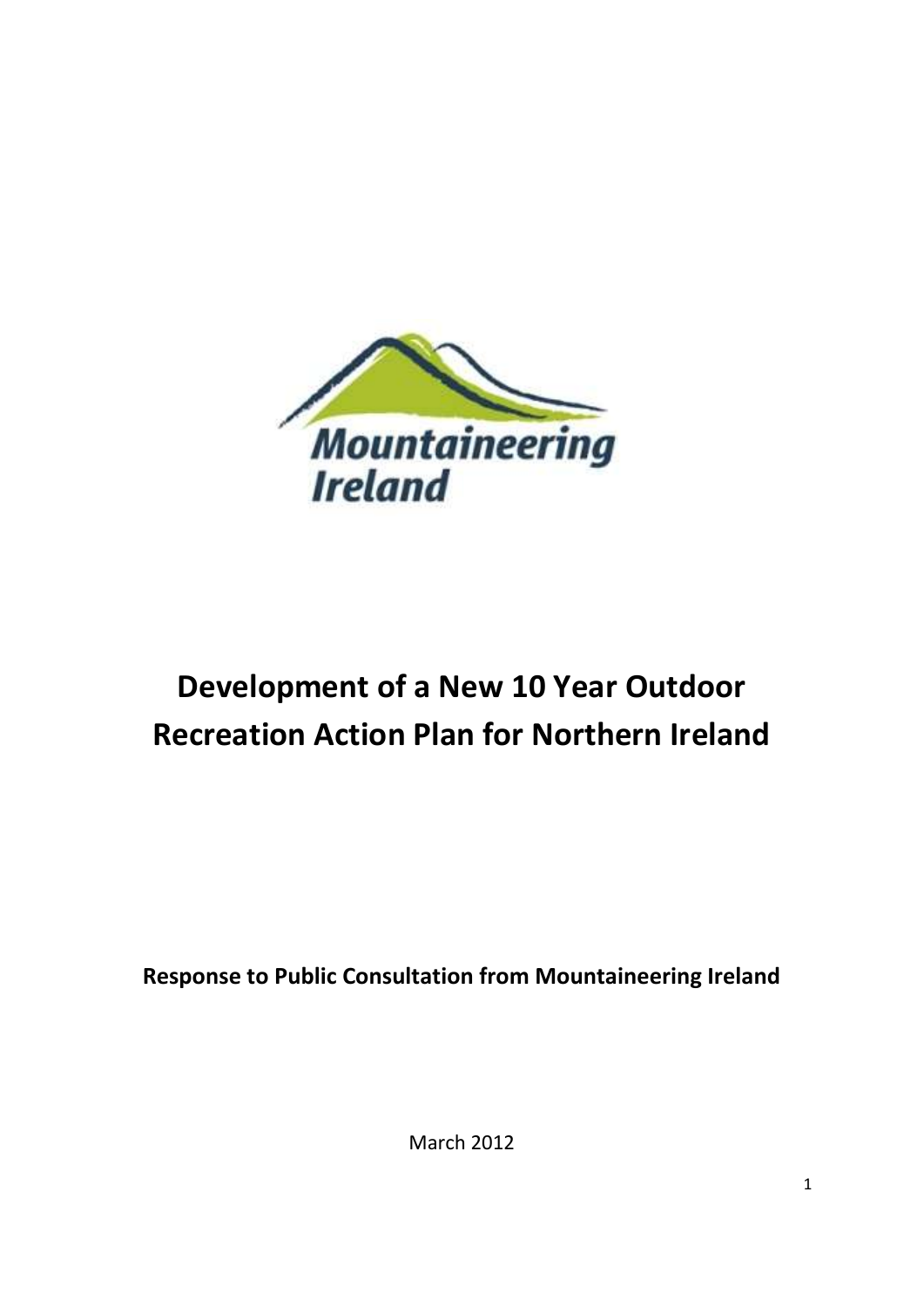# **Introduction**

Mountaineering Ireland (MI) welcomes the preparation of a new 10 year Outdoor Recreation Action plan for Northern Ireland. Much has been achieved since publication of the Countryside Recreation Strategy in 1998. The outdoor recreation landscape has also changed considerably in the last decade. This submission provides Mountaineering Ireland's response to each of the questions posed in the consultation paper published December 2012 by Sport NI, NIEA and NITB.

## **Responses to consultation questions**

### *Question 1*

*Do you believe that the vision and aims capture the expressed wish to further develop outdoor recreation opportunities in Northern Ireland?*

#### 1.1 Vision

The vision is not particularly inspiring, perhaps due to the use of the verb 'continue'. It would be helpful if the word 'sustainable' was qualified or explained. A sustainable culture of outdoor recreation requires investment in education, management of recreation and infrastructure so as to protect the natural environment from the negative impacts that can arise from outdoor recreational activities.

Developing a 'dynamic culture' of outdoor recreation requires more than a critical mass of activity and infrastructure, a greater degree of acceptance and engagement by host communities must also be nurtured. The work of the North West Wales Outdoor Partnership provides a positive example [http://www.partneriaeth-awyr-agored.co.uk/english/about-us.php.](http://www.partneriaeth-awyr-agored.co.uk/english/about-us.php)

### 1.2 Aims

The first and fourth aims seem to 4.3 overlap and could perhaps be combined. The second aim on the other hand embraces so much that it is difficult to digest. It might work better if participation and infrastructure were addressed through separate aims.

### *Question 2*

*What do you believe are the priorities in terms of legislative or policy reviews that need to take place to develop outdoor recreation?*

#### 2.1 Access

While the Access to the Countryside (Northern Ireland) Order 1983 provides a range of mechanisms to improve public access to the countryside, the procedures involved are cumbersome and the legislation doesn't place any obligation on district councils to create and maintain an access infrastructure in their areas. As a result, many of the councils do not exercise these powers and there is no long term certainty regarding access to the countryside, even in iconic tourist areas. MI believes that the current legislation is inherently flawed, a matter first highlighted by Countryside Recreation Northern Ireland to the Department in the 1994 Access to the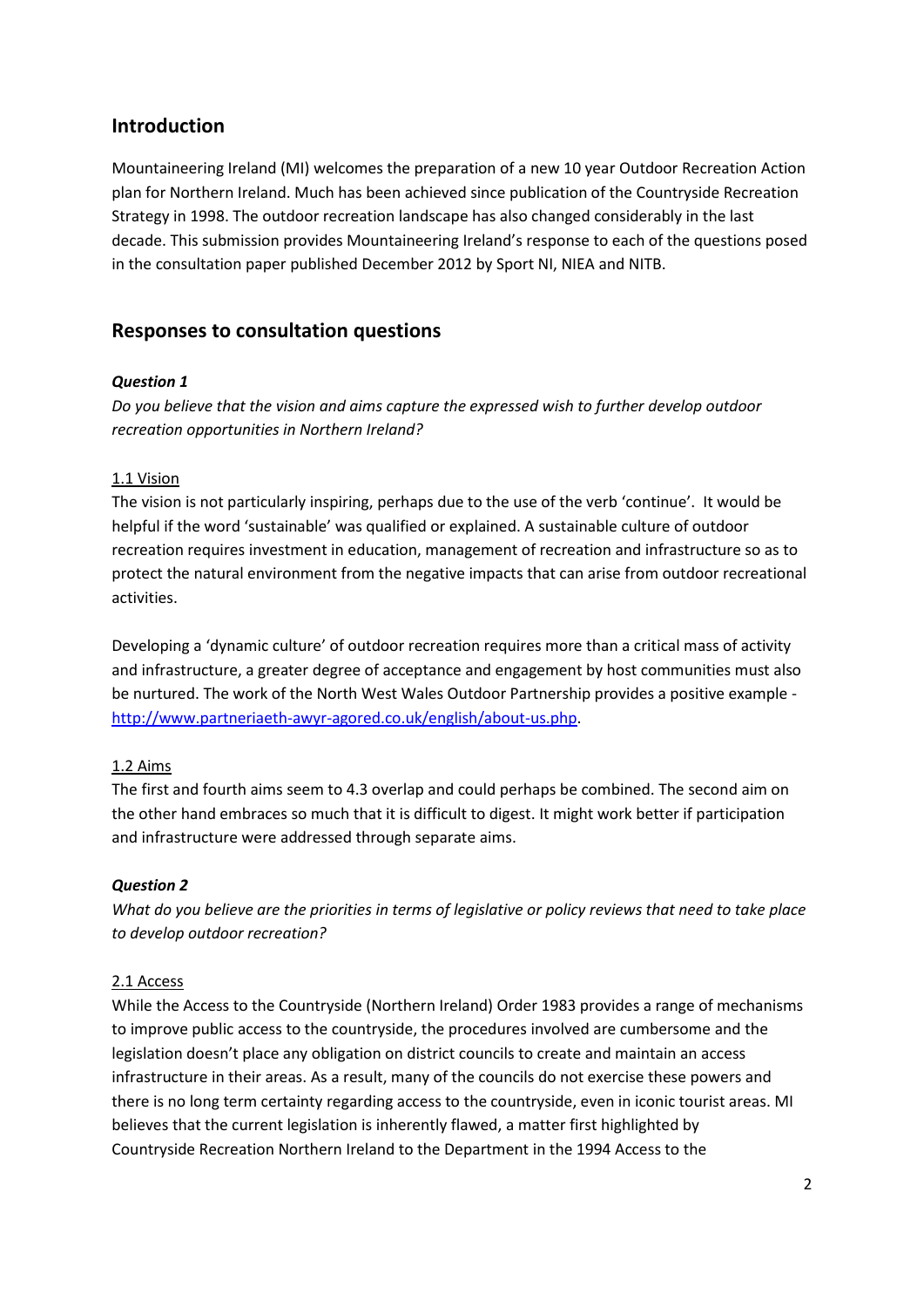Northern Ireland Countryside Report. This is a significant constraint to the development of outdoor recreation in Northern Ireland and should be addressed as a priority.

A right of access to all publicly-owned lands (approximately 6% of Northern Ireland's land area) should be incorporated in updated access legislation. Much of this land is already used on an informal basis for recreation. A legal right of access for recreation on public lands could assist in gaining the confidence of private landowners regarding recreational use of private land.

## 2.2 Occupiers liability

Despite a positive claims record, there remains genuine fear in the landowning community about exposure to liability for injuries sustained by recreational users. There is also confusion as to the duty of care owed to those entering private land for the purpose of recreation. It is MI's assertion that landowners whose land is used for recreation, with or without their permission, whether on a *de facto* basis or through any of the provisions of the 1983 Access Order, should not owe recreational users entering their land the higher duty of care owed to visitors. It would be constructive if this could be clarified through legislation.

Furthermore, MI recommends that all landowners in AONBs should be indemnified for any claims that might arise from recreational use of their land. Mechanisms for landowner indemnity are currently being put in place by the Department of Environment, Community and Local Government in the Republic of Ireland to support a pilot Mountain Access scheme.

## 2.3 National Park legislation

MI urges the Minister of the Environment to move forward with the agreement of national park legislation. The Sandford Principle "Where irreconcilable conflicts exist between conservation and public enjoyment, then conservation interest should take priority" underpins the management of national parks in England, Scotland and Wales. It is an excellent guiding principle and should be incorporated into National Parks legislation for Northern Ireland.

The 2011 consultation document on enabling legislation for national parks placed too much emphasis on tourism and economic factors, and not enough on the protection and sustainable management of special landscapes. While economic benefit should flow from a national park, this will only happen where a high quality landscape is well managed, otherwise it is a vacuous branding exercise and any gain will be short-term only.

## *Question 3*

*Can you suggest innovative solutions to these issues and can you give examples from other areas / countries?*

### 3.1 Access legislation

Scotland is widely regarded as having the best access legislation from a recreation perspective, the fact that the law requires that access rights are exercised responsibly is particularly welcome. This provides a lever for preventing and dealing with poor behaviour, and also recognises in law the ethic of personal responsibility that is fundamental to most outdoor recreation activities.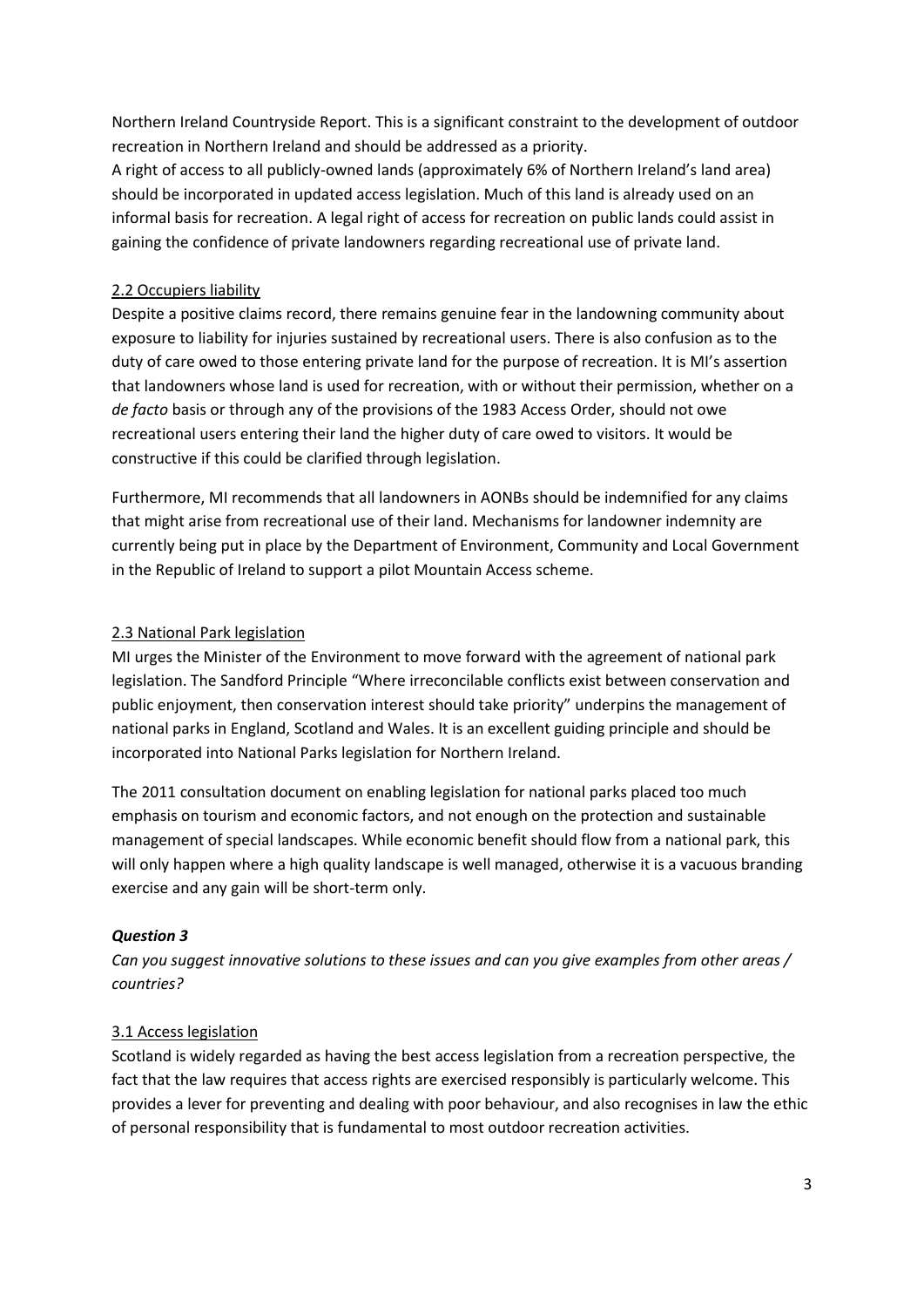## 3.2 Occupiers liability

The Republic of Ireland 1995 Occupiers liability Act recognises a third category of entrant onto land, a 'recreational user' and clarifies that the duty of care owed to such entrants is minimal, that is not to deliberately injure the person or damage their property. Furthermore, the 1995 Act makes clear that the duty of care is not increased if the occupier grants the recreational user permission to enter onto the land. The fact that the same situation does not exist in Northern Ireland can undermine the quality of the relationship between landowners and recreational users. For example, walkers may avoid a landowner believing that the landowner does not wish to be asked for permission as this would increase his duty of care. The landowner on the other hand may be annoyed that the walkers are avoiding him and see their behaviour as disrespectful.

### 3.3 Sandford Principle

Incorporation of the Sandford Principle in National Parks legislation, as referred to in 2.3 above.

### *Question 4*

*What needs to be done to give outdoor recreation a higher priority within the Executive, Departments and Local Authorities?*

## 4.1 Department level

Including recreation in the Department name would raise the profile of recreation, it is also a more meaningful term than leisure. MI recommends that the Department name should change to the Department of Culture, Arts, and Recreation.

### 4.2 Sport NI

Within Sport NI there should be an outdoor recreation unit. When considered in terms of numbers participating, the age-spread of participants and the potential to integrate outdoor recreation activity into healthy, active lifestyles, it quickly becomes clear that outdoor recreation is not niche. Unlike other areas of sports, most outdoor recreation activities are experiencing a growth in participation. There is already a strong outdoor recreation culture in Northern Ireland, a dedicated outdoor recreation unit within Sport NI would support the continued development of this sector and achievement of the strategic vision.

### 4.3 District Councils

All District Councils should have an officer with responsibility for outdoor recreation matters. All such officers should have the same title and there should be consistency with regard to their role and job descriptions.

### *Question 5*

*What structures or partnerships do you believe are required for the delivery of the vision and its aims?*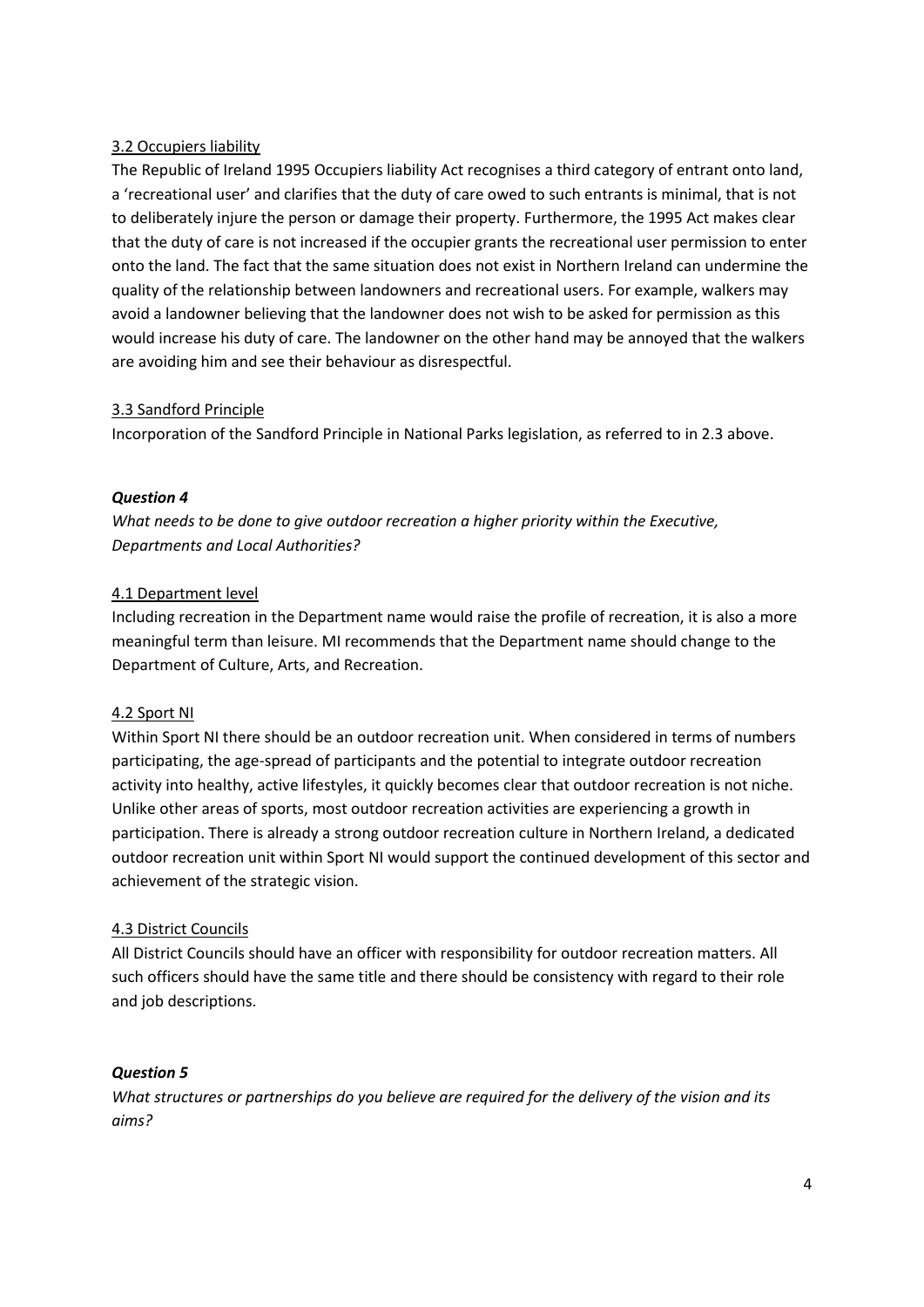#### 5.1 Commitment to working in partnership

Delivery of the draft vision will requires a combination of statutory, non-statutory and voluntary bodies working in partnership. For such partnerships to be successful, clear ground-rules should be agreed between the partners and there should be a commitment to open communications.

#### 5.2 Northern Ireland Outdoor Recreation Forum

While CAAN did initially operate as a Network, this seems to have fallen by the wayside, with recent network meetings consisting more of CAAN staff reporting on their projects. The creation of a Northern Ireland Outdoor Recreation Forum, hosted by Sport NI or CAAN, would provide an opportunity for relationship building, information exchange and greater engagement with national governing bodies of outdoor recreation sports.

#### 5.3 District Council plans

Each District Council should have an Outdoor Recreation Action Plan to guide the council in providing infrastructure and supporting participation in outdoor recreation.

### *Question 6*

*What are the key issues that you have faced with respect to current funding arrangements?*

#### 6.1 Limited scope of funding

Although the majority of MI members are hillwalkers, and walking is the most popular recreation activity amongst adults in Northern Ireland, MI is not being supported by Sport NI for its work to develop the sport and promote responsible enjoyment of the outdoors. The current narrow scope of funding (focused on youth and performance development) constrains MI's ability to effectively support and develop hillwalking. This has knock-on implications in terms of participation, skill levels and ethics within the sport.

#### *Question 7*

*How can the benefits of volunteering be fully realised to develop outdoor recreation?*

### 7.1 Through support for NGBs and clubs

As stated in 6.1, increased support for NGBs can result in improved performance levels, and also ensure that the ethos and values within adventure sports are passed on to new participants. Clubs play a vital role in holding and passing on this knowledge. MI believes that better support for MI's role in club development, particularly in hillwalking, would strengthen the sport and enable volunteers within clubs to be more effective.

### 7.2 By valuing volunteers

The contribution of volunteers to outdoor recreation should be acknowledged and supported by ensuring that NGBs and clubs have meaningful volunteer roles, clear role descriptions, that some clothing / equipment are provided, and importantly that training and support are made available to volunteers. To leverage the huge volunteer capacity within outdoor recreation there needs to be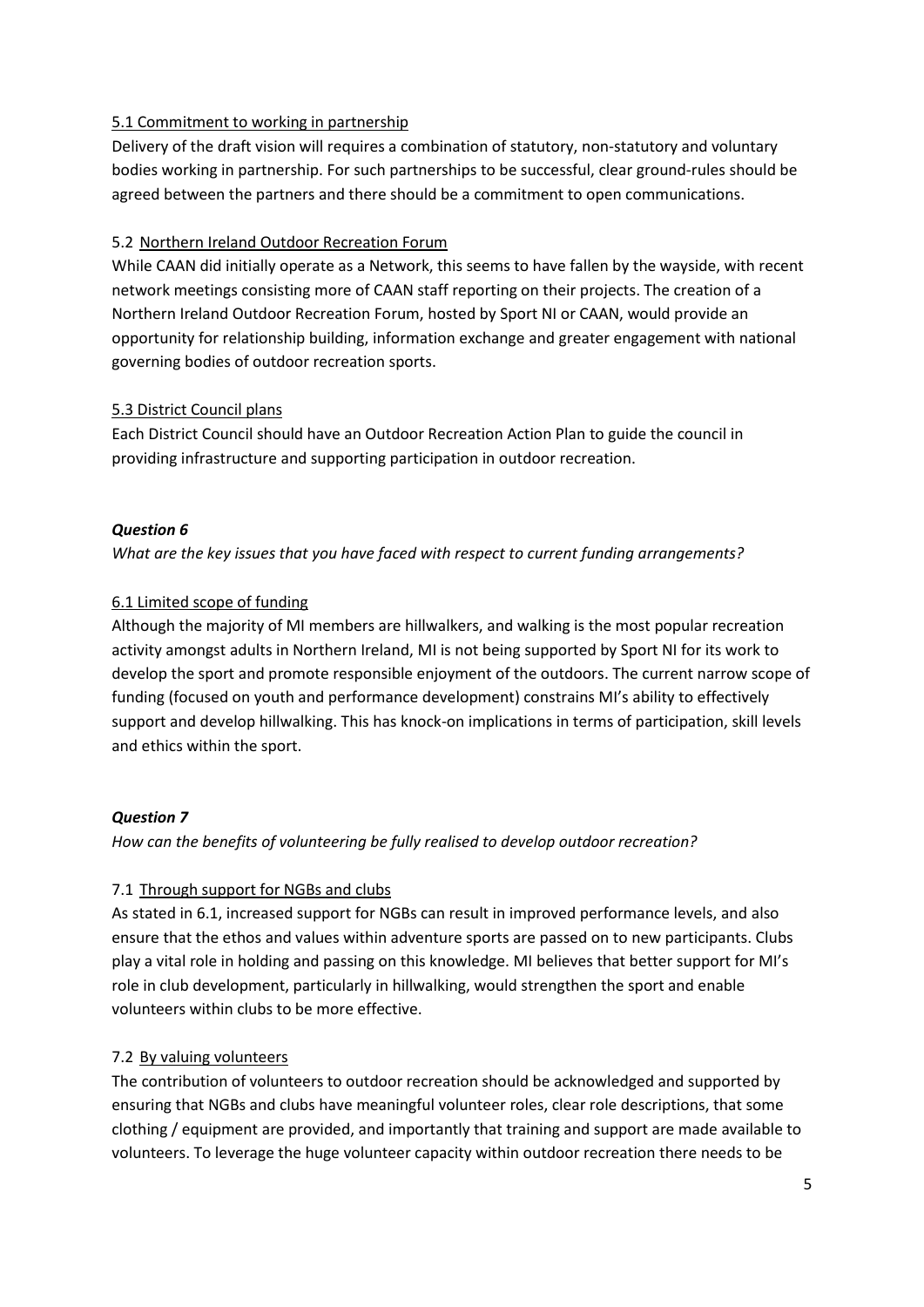some up-front investment in the support and management of volunteers. It is MI's view that this is best done through NGB structures.

### *Question 8*

*What innovative approaches to investment in facilities and programmes could be developed?*

#### 8.1 Look at the quality of the experience

Decisions regarding investment in outdoor recreation should not be based solely on numbers and throughput, the quality of the participant's experience should also be valued. Education should be integral to any programme or facility that is supported.

#### 8.2 Match potential sponsors with NGBs

MI recommends that Sport NI commission a study to look at opportunities for commercial sponsorship within outdoor recreation by profiling companies and brands to see where their values might align with NGBs. If Sport NI was to undertake this research, the exercise could benefit a number of NGBs by indicating which companies they should approach seeking sponsorship.

#### *Question 9*

*Are there ways that users and commercial operators can contribute financially towards the "outdoors"*

### 9.1 By paying for services

It has been shown, e.g. by Meelmore Lodge and recreational facilities elsewhere in the UK, that recreational users will pay a reasonable charge for provision of services such as parking, bike wash, showers etc where they see that a genuine effort is being made to meet their needs.

### 9.2 Commercial operators have a greater responsibility to contribute

It is MI's view that commercial operators have a much greater responsibility to put something back into the areas where they are making a living. Gathering information on contribution models used elsewhere would be useful, e.g. contributions to a locally managed fund to repair damage resulting from recreation activity, permit systems etc. Where outdoor education centres hire in commercial provider to deliver sessions the line between commercial and non-commercial becomes blurred.

An alternative approach might be to make it culturally unacceptable for activity providers not to put something back. This could be achieved through a programme promoting ecotourism principles and awards within the outdoor activity sector. The recently established Burren Ecotourism Network is attempting to do so in Co. Clare [\(http://burrenecotourism.com/burren-ecotourism.html\)](http://burrenecotourism.com/burren-ecotourism.html) and individual companies such as Wilderness Scotland have made responsible tourism the core of their business model [\(http://burrenecotourism.com/burren-ecotourism.html\)](http://burrenecotourism.com/burren-ecotourism.html).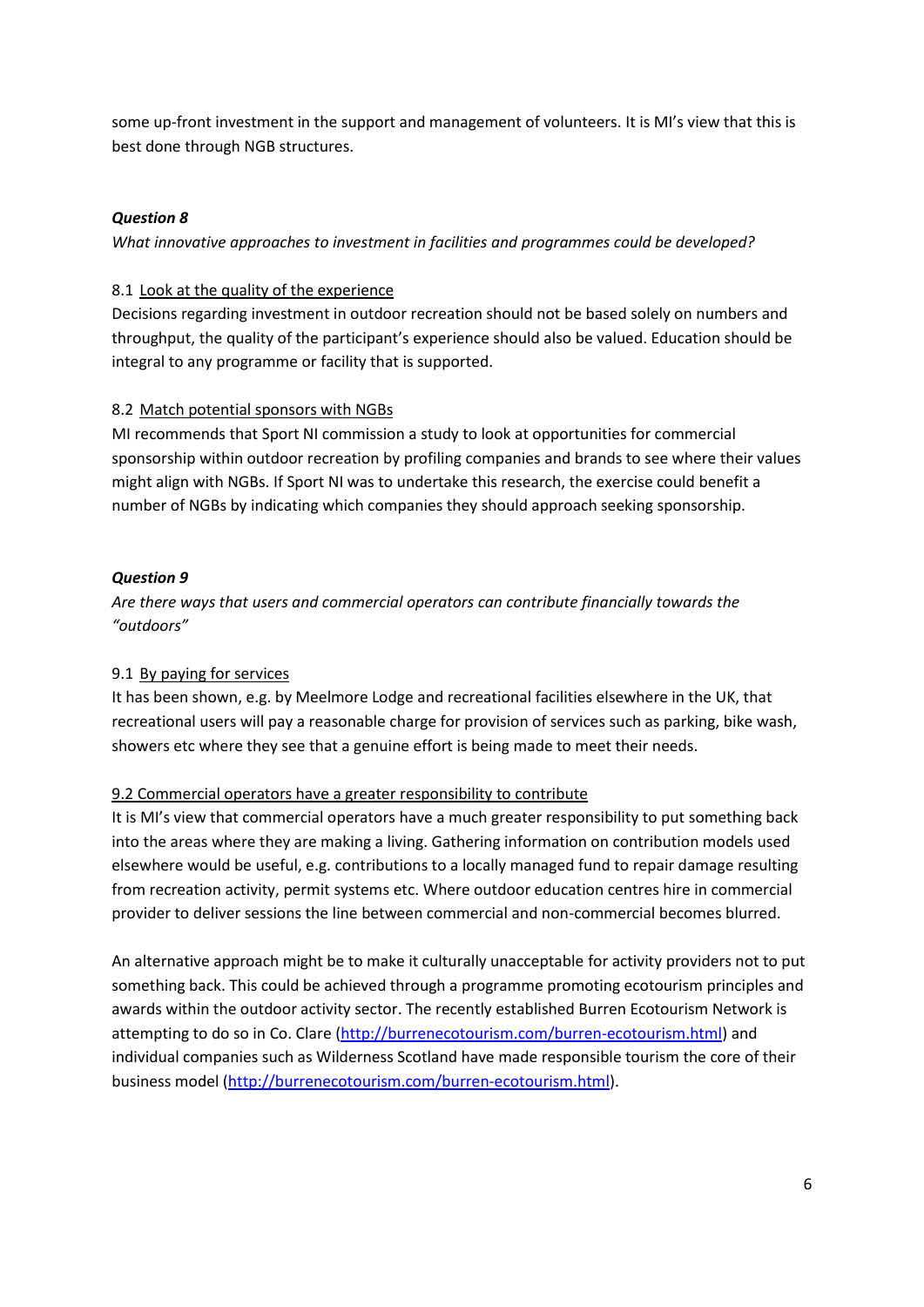#### *Question 10*

*How can a more co-ordinated approach to promoting and marketing outdoor recreation or aspects of it be developed?*

#### 10.1 Link though outdoor ethics

Given the draft vision for the Outdoor Recreation Action plan, the focus must be on promoting sustainable outdoor recreation, any co-ordinated marketing efforts should be better linked with outdoor ethics. As indicated in 9.2 a programme to promote an ethos of social and environmental responsibility across the outdoor recreation sector would benefit host communities and the natural environment, and also enhance participants' experiences.

#### 10.2 Further website development

Websites such as Walk NI, Cycle NI etc have made a valuable contribution to the development of outdoor recreation in Northern Ireland and these (including their associated social media activity) should be developed further. However an important proviso is that these channels should only be used to promote events and activity providers that have made a commitment to responsible practice. This could be subjective, but things like promotion of the Leave No Trace message, adherence to ecotourism principles, or Adventuremark accreditation could provide the necessary filters.

#### *Question 11*

*How can a greater understanding of the importance of taking personal responsibility for the environment be achieved and what can be done to translate this into change?*

### 11.1 Through greater support for NGBs and clubs

NGBs and their constituent clubs have a vital role to play in transmitting the ethos and values within outdoor recreation, however they must be supported to do this work (see response to Questions 6 and 7). NGBs can communicate the importance of personal responsibility for the environment through their websites and other publications, by initiating environmental awareness programmes within their sport, appointing club environmental officers and incorporating environmental responsibility into the syllabi for training schemes. These are just examples, the first step is a commitment at Board level within each NGB and Sport NI could be instrumental in achieving this.

### 11.2 Leave No Trace Ireland must be adequately resourced

The Leave No Trace programme is built on an ethos of personal responsibility for the environment. Leave No Trace Ireland currently has no main funding partner in Northern Ireland. This is undermining the viability of the programme as Leave No Trace Ireland needs resources to appoint full-time staff (e.g. an Education Officer to localise the Leave No Trace message and guide the development of educational resources for Ireland and possibly a Development Officer who can work with partners and expand membership will also be key to the effectiveness of the programme).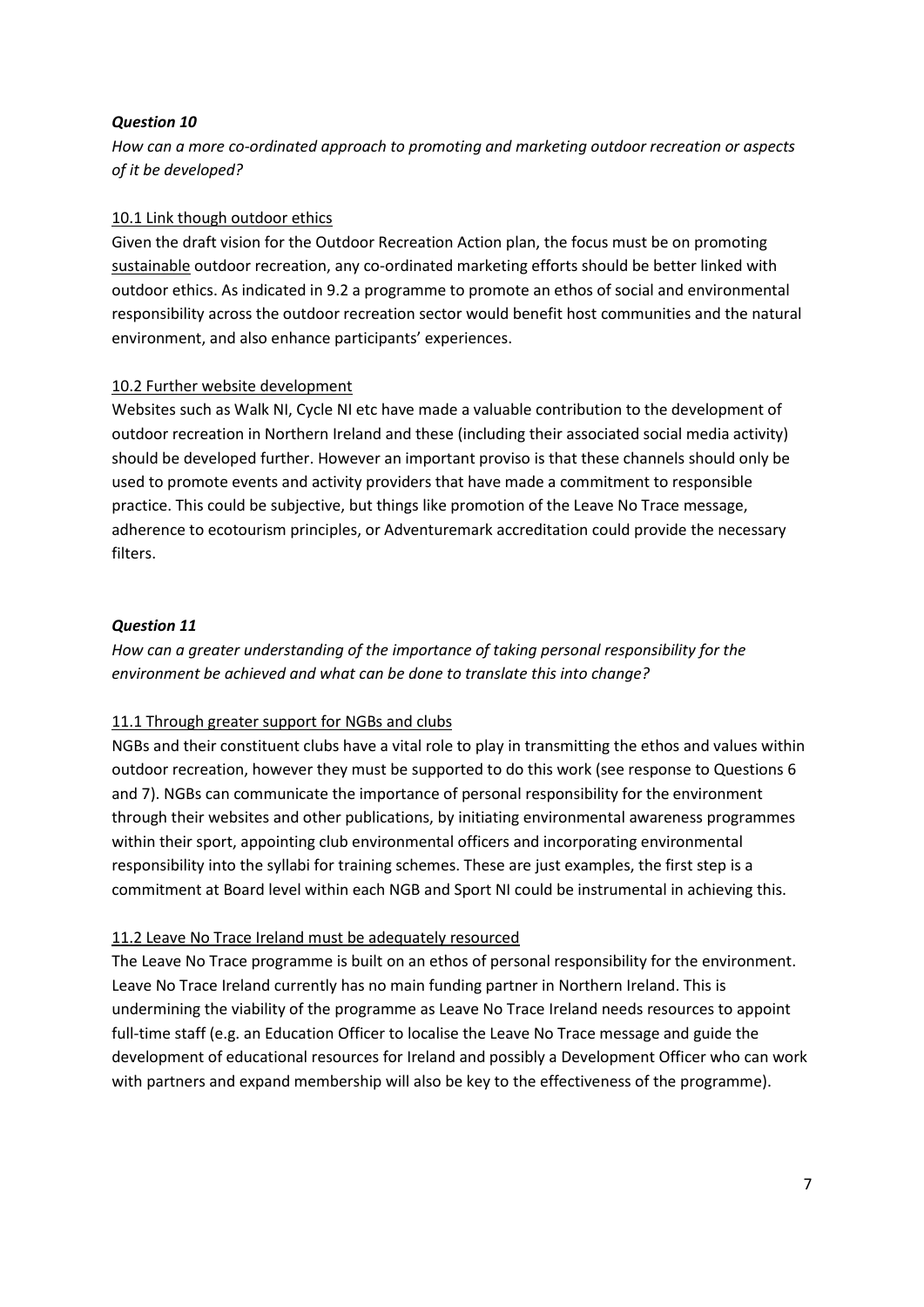#### 11.3 Prosecute those who cause damage

Those who cause damage to the natural environment need to be prosecuted, while it is a negative way to achieve behaviour change, it will raise awareness and it will help people see that Northern Ireland's natural environment is important and valued.

#### *Question 12*

*Do you think that the Leave No Trace ethic is a solution to this or are other measures required?*

#### 12.1 Leave no Trace is a solution but it needs to be more visible

Yes, MI believes that the Leave No Trace ethic can be a solution, but the programme needs to be much more visible. It also needs the wholehearted backing of government departments and agencies; without that it cannot be effective. In addition to resources for the development of its education programme, Leave No Trace Ireland needs the capacity to support partners in integrating the Leave No Trace approach throughout their organisation, their work and their communications. This is essential to getting the name and message out there.

### *Question 13*

*What measures and activities could be developed to communicate the values and benefits of Outdoor Recreation within Northern Ireland?*

#### 13.1 Sport NI position paper on outdoor recreation

MI recommends that Sport NI articulate and communicate the benefits of outdoor recreation through agreement and publication of a position paper on this topic. This could draw on the Issues Papers prepared for the Outdoor Recreation Action Plan.

#### 13.2 Increased funding for NGBs

Increased investment in outdoor recreation NGBs, aimed at strengthening the ethos and skills within these sports is essential. As indicated in 6.1, despite the popularity of hillwalking, Sport NI does not contribute to MI's work to support this aspect of our sport.

### 13.3 Greater funding for CAAN

Better core funding for CAAN would enable CAAN to do more policy work and also to be a voice for minority outdoor recreation sports that don't have the benefit of paid staff.

#### *Question 14*

*What is required (locations, facilities, services and/or activities) to provide sufficient and sustainable access and facilities for outdoor recreation?*

#### 14.1 Improved access

Improved access to the hills, coast and countryside is the most fundamental need for participants in outdoor recreation activities. The growth in outdoor recreation activities is increasing pressure on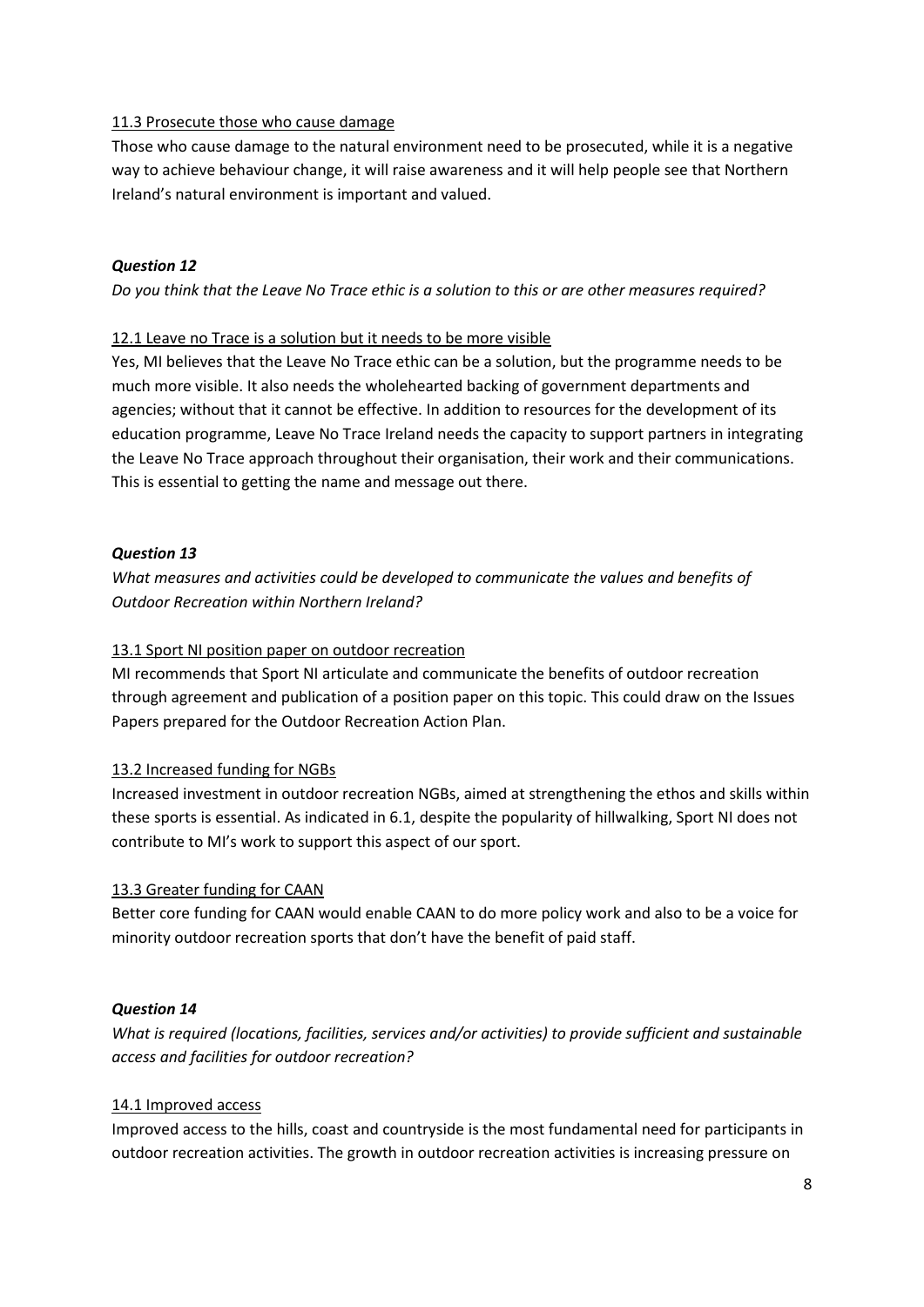informal access arrangements; a more sustainable solution is needed and as stated in 2.1 this must be a priority. The benefits are potentially enormous, to provide just one example, research by the Irish Sports Council shows that individuals who have access to trails increase their recreational activity on average by 44% (Irish Trails Strategy, p17). We simply cannot afford the cost of our population not having easy access to recreation opportunities.

## *Question 15*

*How should strategic planning and provision at a regional and local level be developed?*

### 15.1 By convincing key people

Demonstrate the value of outdoor recreation to key decision-makers, particularly ministers, senior civil servants and heads of state agencies. Identifying key people who already have a personal connection with outdoor recreation and cultivating their understanding of the needs of the sector could prove fruitful. The preparation of video case studies from different outdoor recreation activities might also help to secure political will and influence decision-makers.

### 15.2 Regional and local plans

The development of outdoor recreation action plans at regional or District Council level and the resources to deliver those plans will be important to realisation of the vision in the outdoor recreation action plan. Having an outdoor recreation 'champion' in each District Council (see 4.3 above) is essential.

#### *Question 16*

*What are the current barriers to the development of facilities?*

### 16.1 Funding and procurement procedures

While lack of funding is an obvious barrier in difficult economic times, it seems that current procurement arrangements do not always ensure best value for money is achieved. Current procurement policy favours larger firms; this may at times exclude individuals or small firms with appropriate skills and experience. One area where this can be an issue is in trail development where understanding of user needs and sensitivity towards the natural environment are vital. Sport NI should seek feedback on how procurement policy has impacted on the outdoor recreation sector and through the Department seek policy change where necessary.

#### 16.2 Lack of vision

Many facility proposals seem to lack vision and innovation. For example, sports centres that include climbing walls as poorly thought out additions, rather than looking at the potential and characteristics of a climbing centre. The Outdoor Recreation Action Plan should encourage those funding and developing facilities to engage at an early stage with activity enthusiasts and to look at merging trends in other countries.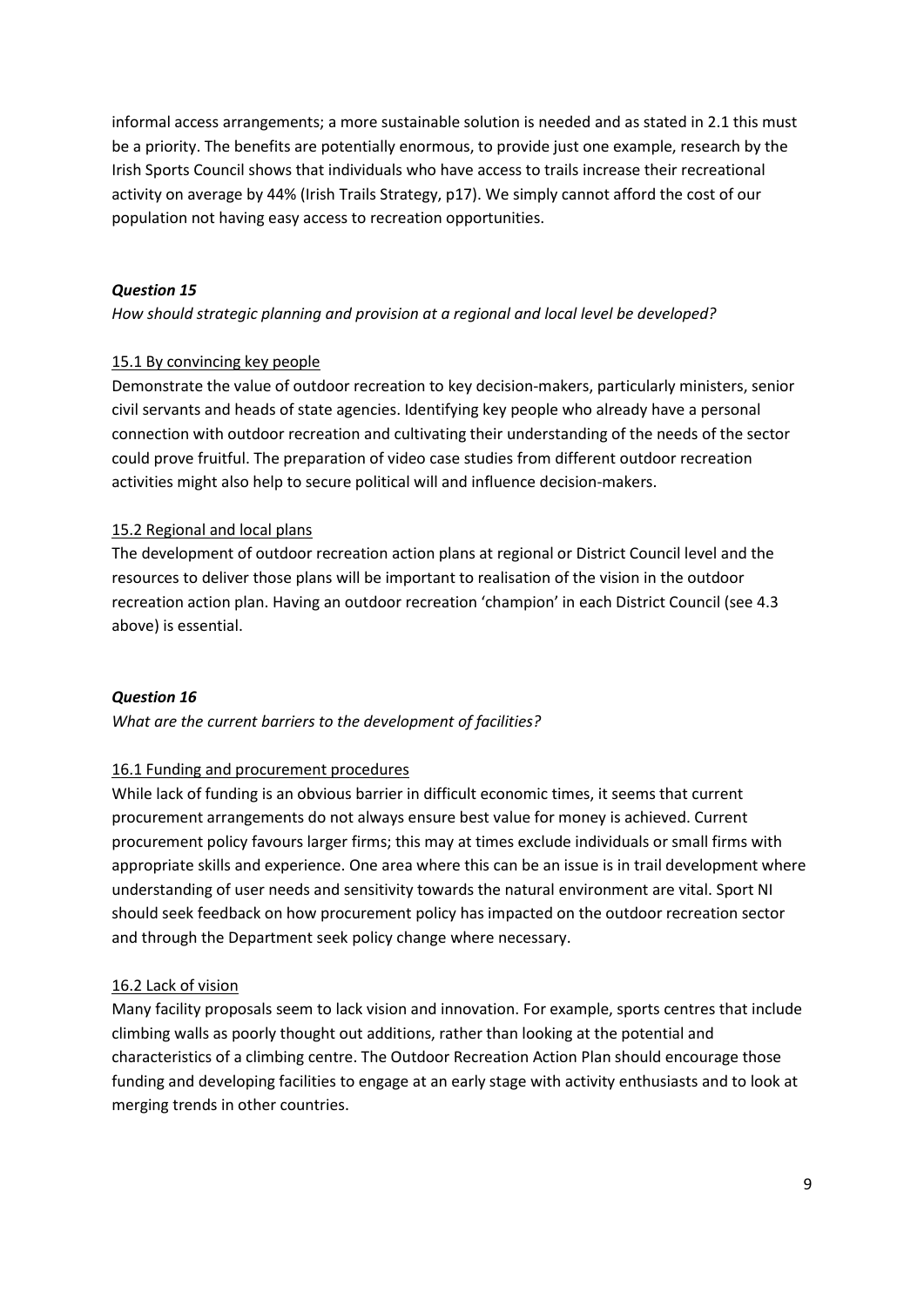## *Question 17*

*What gaps are there in terms of research into outdoor recreation or key areas where further information is required?*

### 17.1 Areas where research is required

MI sees many areas where recreation is needed to guide the development of outdoor recreation, these include:

- $\circ$  Research on the savings that arise from investment in outdoor recreation, including healthcare, justice and other savings.
- o Research on the benefits to individuals from participation in outdoor recreation.
- o Research on the effectiveness of the Leave No Trace programme.
- o Environmental and social science research to guide and underpin Leave No Trace's educational programme.
- $\circ$  Ongoing programmes to monitor upland path erosion, so as to guide investment in path repair and maintenance.
- $\circ$  Duke of Edinburgh scheme research former participants to identify at what stage they dropped their participation outdoor recreation activity and why.

### *Question 18*

*Are you aware of mechanisms that could bring a more strategic overview to capturing information?*

#### 18.1 Sharing of data

It would be beneficial to have greater sharing of data between statutory bodies and also the nonstatutory sector. It would also be useful to identify barriers to the alignment of data, e.g. different categories under which data is gathered and over time to encourage standardisation so that datasets can be consolidated.

### 18.2 Mobile apps

The development of apps for mobile devices might facilitate data capture. This would enable rapid, low cost, user feedback on outdoor recreation facilities and issues.

#### *Question 19*

*Have you any additional comments about key issues and challenges or the actions and activities required for the development of the Outdoor Recreation Action Plan?*

### 19.1 Investment is needed

Outdoor recreation cannot be sustainable without investment in recreation management, education and infrastructure. Funding for ongoing maintenance of infrastructure is also vital.

### 19.2 Outdoor recreation is culturally significant